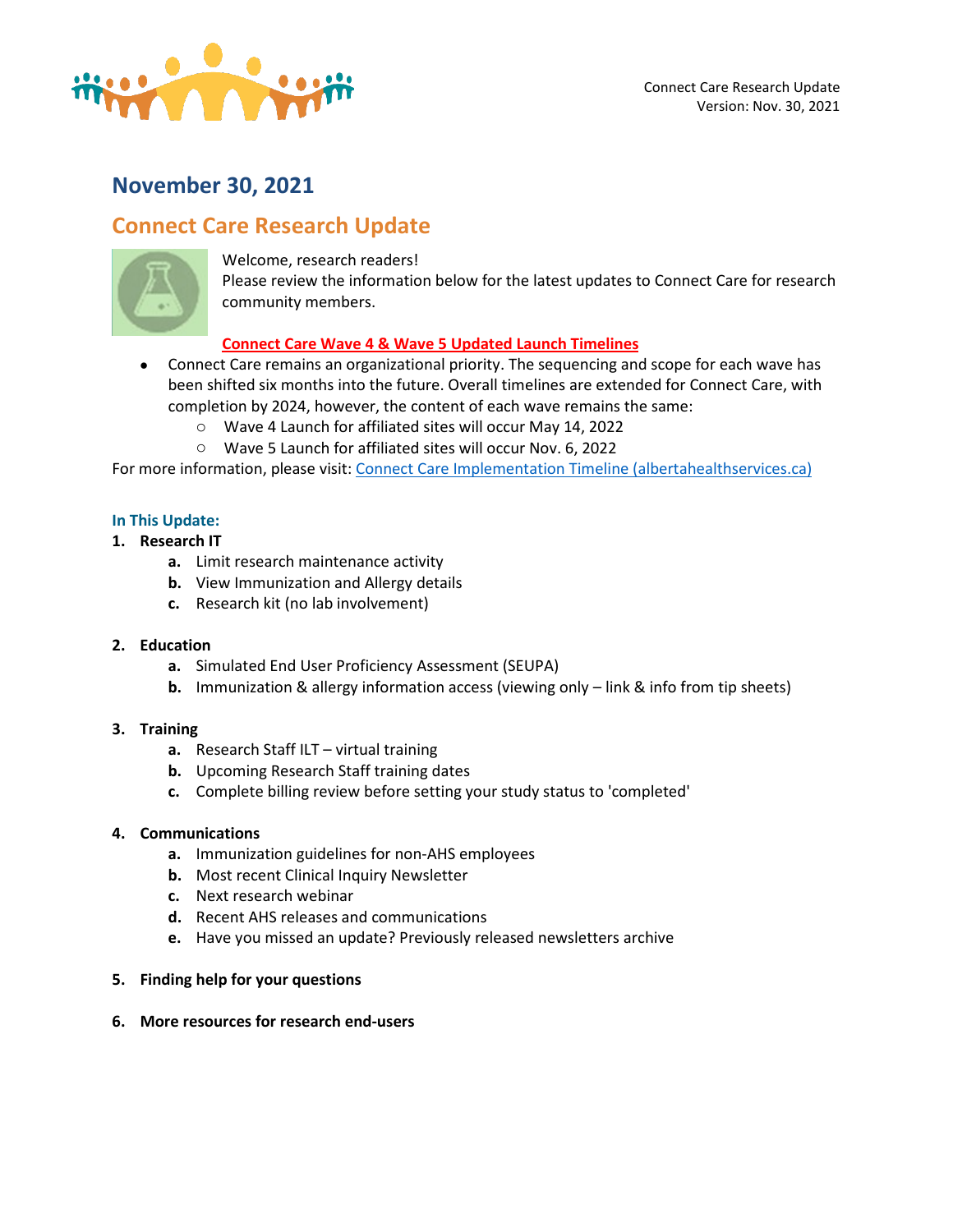

#### **1. Research IT**

- **a. Limit research maintenance activity**
	- Date of Fix: November 16, 2021

System Update: To ensure study team members can modify and view the Connect Care research study records on which they are explicitly named or appointed as a research team member on the research ethics application.

Description: This system update limits research study record viewing and editing only to permitted users on studies where the research user is listed as a Principal Investigator, Study Coordinator, Nurse, Other Provider, or Research Contact in the Users and Providers section of the study in the Research Study Maintenance activity.

Impact to Users: Any Connect Care user with a research sub-template applied to their role (i.e. research nurses, research coordinators, principle investigators) will only be able to modify those study records if they are listed as a team member.

# **b. View Immunization and Allergy details**

Date of Fix: September 30, 2021

System Update: Immunizations and Allergies security added for research users. Description: Researchers have been granted permissions to access Immunization records and allergies/contraindications information, which are Activities accessible from a patients SnapShot in Chart Review. Detailed information is now accessible from the respective activity. Impact to Users: Any Connect Care user with a research template applied to their role (i.e. research coordinators, principle investigators) will be able to view additional details.

# **c. Research kit (Research Team Use Only, No Lab Involvement)**

Date of Fix: December 7, 2021

System Update: New Research Kit built to be used when lab will not be involved in the workflow.

Description: In some research protocols, the research team with or without the assistance of the clinical teams are responsible for all the steps related to laboratory tests including for ordering, collecting, processing, shipping, and resulting; AHS lab (APL and Dynalife) do not perform any steps of this workflow. In these cases, the users must order the Research kit (Research Team Use Only, No Lab Involvement).

Impact to Users: Any research Connect Care end user ordering Research Kits in the system.

# **2. Education**

**a. 180 Day Deactivation of Connect Care Access and Accounts** & **Simulated End User Proficiency Assessment (SEUPA)**

An AHS organizational decision was made regarding the deactivation of Connect Care End Users accounts and access after not logging into the system for 180 days. The Connect Care Training Team developed a strategy that research has adopted to maintain continuity as per the following:

o Connect Care research end users can challenge the EUPA (end user proficiency assessment) completed during their initial training by completing the SEUPA (simulated end user proficiency assessment).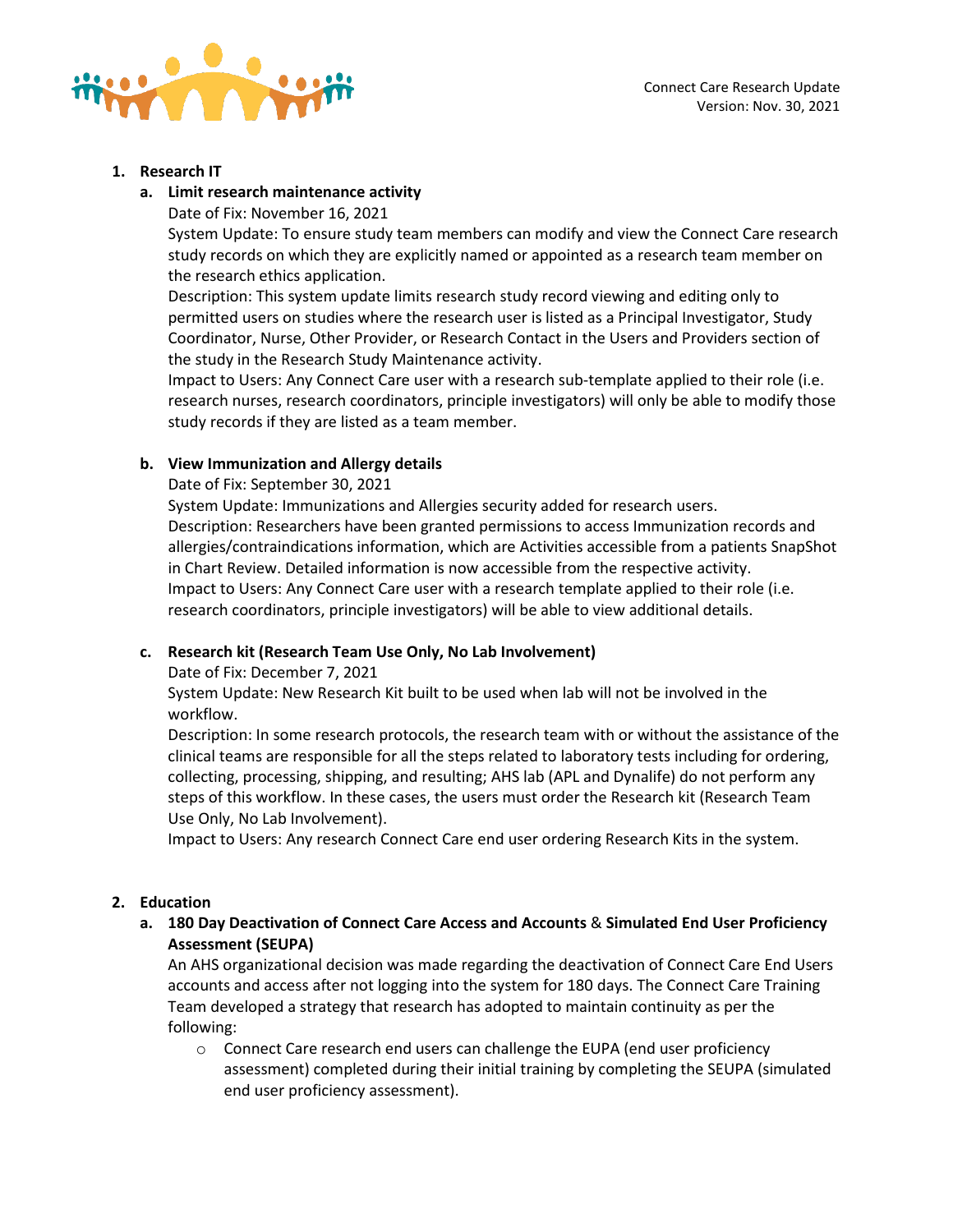

**b. Immunization & allergy information access (viewing only – link & info from tip sheets)** Researchers can view and access information pertaining to patient allergies and immunizations. To access the tip sheet, visit the Research Coordinator Learning Home Dashboard or view it here: [tms-cis-tr-research-staff-accessing-allergy-immunization-records.pdf](https://insite.albertahealthservices.ca/Main/assets/cistr/tms-cis-tr-research-staff-accessing-allergy-immunization-records.pdf)  [\(albertahealthservices.ca\)](https://insite.albertahealthservices.ca/Main/assets/cistr/tms-cis-tr-research-staff-accessing-allergy-immunization-records.pdf)

# **3. Training**

# **a. Research Staff ILT – virtual training**

Research Staff ILT training is provided virtually through Zoom and is split into two 4-hour sessions spanning two days. Users must confirm that they have the required technical access requirements for the course. Credentialed trainers meet with users in advance of the training session to ensure that each user can technically perform the virtual training. Of note, the prerequisite course for Research Staff ILT, Ambulatory Nurse Shared will continue to be provided as an in-classroom training.

# **b. Upcoming Research Staff training dates** *– intended for Wave 1, 2 & 3 new hires (not Wave 4-9 users)*

- i. December 15 & 16, 2021, 8:00am to 12:00pm
- ii. January 11 & 12, 2022, 8:00am to 12:00pm
- iii. February 8 & 9, 2022, 8:00am to 12:00pm
- iv. March 8 & 9, 2022, 8:00am to 12:00pm

# **c. Complete billing review before setting your study status to 'completed'**

Ensure that you complete billing review for all patients on your study, including zero dollar charges, before changing the study status to 'Completed' and requesting the Health System Access team to change the billing status to 'Complete'. Outstanding charges cannot be reviewed after the billing status is set to 'Completed'.

# **4. Communications**

# **a. COVID-19 immunization guidelines for non-AHS employees**

Alberta Health Services has updated the COVID-19 guidance document to include the application of AHS' Immunization of Workers for COVID-19 Policy and amended expectations for both non-essential research led by non-Alberta-based Principal Investigators and AHS' ability to accommodate non-essential research activities in ambulatory clinics.

- o The researcher guidance document may be viewed here: [COVID-19 Guidance for](https://www.albertahealthservices.ca/assets/info/ppih/if-ppih-covid-19-research-access-memo.pdf)  Researchers - [conduction research at AHS facilities \(albertahealthservices.ca\)](https://www.albertahealthservices.ca/assets/info/ppih/if-ppih-covid-19-research-access-memo.pdf)
- o The immunization policy may be viewed here[: IMMUNIZATION OF WORKERS FOR](https://extranet.ahsnet.ca/teams/policydocuments/1/clp-ahs-immunization-workers-1189.pdf)  [COVID-19 Policy 1189 \(ahsnet.ca\)](https://extranet.ahsnet.ca/teams/policydocuments/1/clp-ahs-immunization-workers-1189.pdf)

# **b. Most recent Clinical Inquiry Newsletter**

To view the most recent version of the provincial Clinical Inquiry newsletter (Research & Analytics) please click on following hyperlink: CI Newsletter - [Nov 2021.pdf \(ahsnet.ca\).](https://extranet.ahsnet.ca/teams/CCCommunity/CCWG/Documents/CI%20Newsletter%20-%20Nov%202021.pdf) If you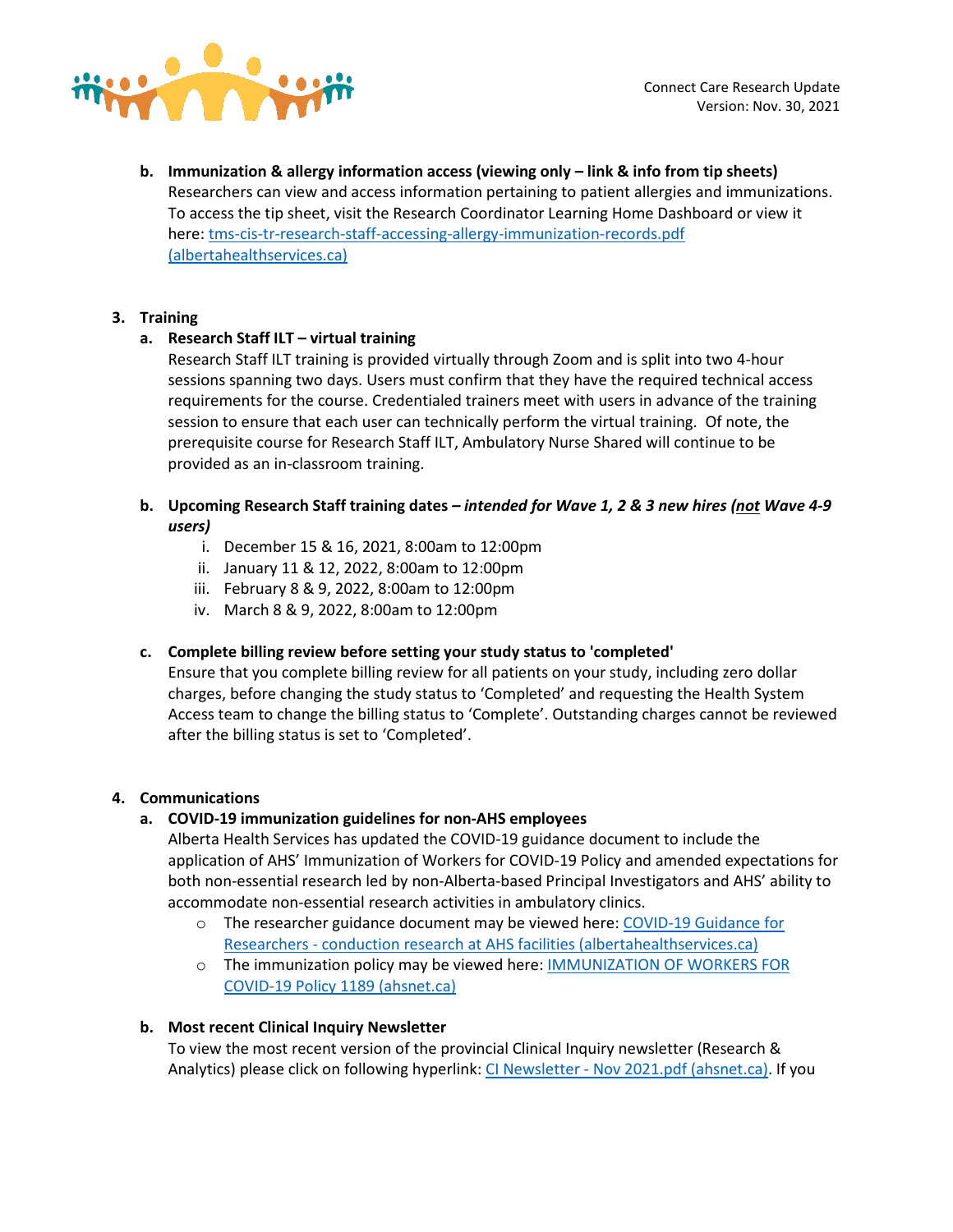

are interested to become a monthly recipient of the newsletter, please contact: [cc.research@ahs.ca.](mailto:CC.research@ahs.ca)

# **c. Next research webinar**

Our monthly open webinars are a great way to stay informed about research functionalities in Connect Care and participant in upcoming readiness activities and events, which includes content for training and research conversion. Please join our monthly open sessions (via Zoom). To request a webinar invitation, please contact: [cc.research@ahs.ca.](mailto:CC.research@ahs.ca)

- o **Next webinar –** *Tentative***:** Monday, January 17th, 2022 from 12:00-1:00pm
- o **Topic:** To be determined

You can find links to previously recorded webinars on the Health System Acces[s website](https://extranet.ahsnet.ca/teams/AHSRA/SitePages/Home.aspx) under the heading 'Presentations and Videos'.

# **d. Recent AHS releases and communications**

For further reading on Connect Care Inquiry and Research we encourage you to read the following:

- o [Getting Started with Connect Care\\_contacts and resources.pdf \(ahsnet.ca\)](https://extranet.ahsnet.ca/teams/AHSRA/Connect%20Care%20Library/Getting%20Started%20with%20Connect%20Care_contacts%20and%20resources.pdf)
- o [CC Research Coordinator Checklist\\_Final\\_28Sep2021.pdf \(ahsnet.ca\):](https://extranet.ahsnet.ca/teams/AHSRA/Connect%20Care%20Library/CC%20Research%20Coordinator%20Checklist_Final_28Sep2021.pdf) List of steps your study team may need to take in order to get ready for Connect Care.
- o CC Research Training [Requirements and Sequencing\\_Final\\_28Sep2021.pdf \(ahsnet.ca\):](https://extranet.ahsnet.ca/teams/AHSRA/Connect%20Care%20Library/CC%20Research%20Training%20Requirements%20and%20Sequencing_Final_28Sep2021.pdf) Information on the training requirements and sequencing for the Research module in Connect Care.
- o [CC Research\\_Clinical Department and Service Area Tip Sheet\\_Apr2021.pdf \(ahsnet.ca\)](https://extranet.ahsnet.ca/teams/AHSRA/Connect%20Care%20Library/CC%20Research_Clinical%20Department%20and%20Service%20Area%20Tip%20Sheet_Apr2021.pdf)
- o [Connect Care Charting Etiquette \(ahsnet.ca\):](https://extranet.ahsnet.ca/teams/AHSRA/Connect%20Care%20Library/AHS_CC_Research_Charting_Etiquette.pdf) This document provides you with the Connect Care expectations for research in terms of which workflows are expected to be completed in system, why it is important to do so and how they can be completed.
- o [Connect Care Glossary \(albertahealthservices.ca\)](https://insite.albertahealthservices.ca/main/assets/cis/tms-cis-connect-care-glossary-apps.pdf)
- o [Connect Care Frequently Asked Questions \(ahsnet.ca\)](https://extranet.ahsnet.ca/teams/AHSRA/Connect%20Care%20Library/Connect%20Care%20FAQs.pdf)
- o [Provincial Health System Access -](https://extranet.ahsnet.ca/teams/AHSRA/SitePages/Home.aspx) Home (ahsnet.ca): All research stakeholders (including non-AHS employees) can access an assortment of Connect Care research related information.

# **e. Have you missed an update? Previously released newsletters archive**

We have an archive of previous Connect Care Research updates at [https://extranet.ahsnet.ca/teams/AHSRA/SitePages/Home.aspx](https://urldefense.proofpoint.com/v2/url?u=https-3A__extranet.ahsnet.ca_teams_AHSRA_SitePages_Home.aspx&d=DwMFAg&c=hmKldkTQNOmajg2omeC5PQ&r=2OQbdOTrkvxbnKKfaQBhug&m=utY5QxVKddqs_W8JnP8I7xne3d9eyzqR-E6Hc9FhwhA&s=PMqxiVeEuJbdy3QtkOkFJk10W_vLRYehtAPsMJZ-hT4&e=) under 'Newsletters'

# **5. Finding help for your questions**

Research has been added back as an issue type on the **Connect Care Concierge tool**. [Connect Care Help | Insite \(albertahealthservices.ca\).](https://insite.albertahealthservices.ca/Main/cc/SitePages/ConnectCareHelp.aspx) Thank you for your patience as we worked with IT to resolve this!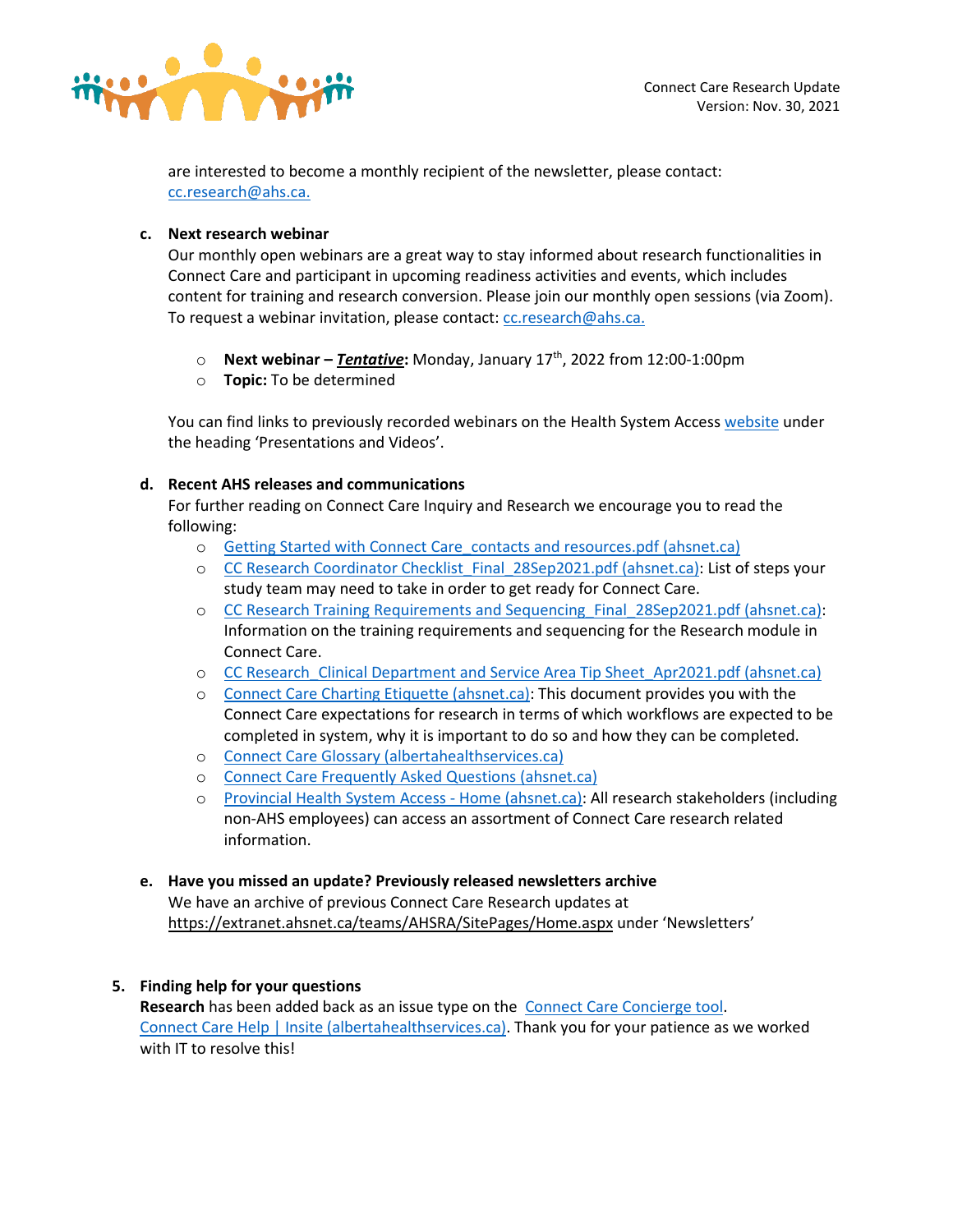

| To help us route your query appropriately, please select what category best<br>matches your issue or concern. |              |
|---------------------------------------------------------------------------------------------------------------|--------------|
| Select Issue Type                                                                                             | $\checkmark$ |
| Select Issue Type                                                                                             |              |
| Clinical                                                                                                      |              |
| Billing - Claims / Hospital                                                                                   |              |
| Billing - Claims / Professional                                                                               |              |
| Patient Access - Referrals / PAS                                                                              |              |
| <b>Patient Access - Registration</b>                                                                          |              |
| Patient Access - Scheduling                                                                                   |              |
| Patient Flow - Bed Management/EVS/Portering/Transfer Center                                                   |              |
| Provider Management                                                                                           |              |
| <b>Health Information Management</b>                                                                          |              |
| Reporting (Business Intelligence)                                                                             |              |
| Research<br>じ                                                                                                 |              |
| <b>Results Delivery - Cardiology</b>                                                                          |              |
| Results Delivery - Diagnostic Imaging                                                                         | ation you    |

The Connect Care Research Support Team wants to ensure the timely resolution, proper documentation and reporting of your Connect Care-related questions and concerns to minimize potential risks to the safe delivery of patient care. So read on to ensure you know how to reach out for help.

# **For Urgent issues (including login or device concerns) or IT related issues call 1-877-311-4300**  (Please visit: **Insite IT Service Desk & Solution Center** for more information).

**For your research workflow issues:** 

- **1) Ask a local research super-user first**; your colleagues are your first best resource.
- **2) Solutions Center**  to connect with someone immediately by telephone, call 1-877-311-4300 and follow the prompts to reach a live person and submit a Connect Care IT ticket.
- **3) Submit an IT Ticket Online**
	- Complete the online form at [https://insite.albertahealthservices.ca/main/cc/SitePages/ConnectCareHelp.aspx.](https://insite.albertahealthservices.ca/main/cc/SitePages/ConnectCareHelp.aspx)
	- Select 'Research' as the Issue Type
	- Search for your own Connect Care Department name
	- Select the patient care setting that applies to your situation (is it outpatient? Inpatient? Emergency department?)
	- Add a title for your issue
	- Lastly, enter an issue description, click 'submit' and you are done! You should see a ticket number on screen and receive a confirmation email to your AHS email address.

**Note: If a Patient Safety Event has occurred (hazard up to harm), it is recommended that you submit a [Reporting and Learning System \(RLS\) report](https://insite.albertahealthservices.ca/tools/rls/Page1284.aspx)** and include your service desk ticket number in your report.